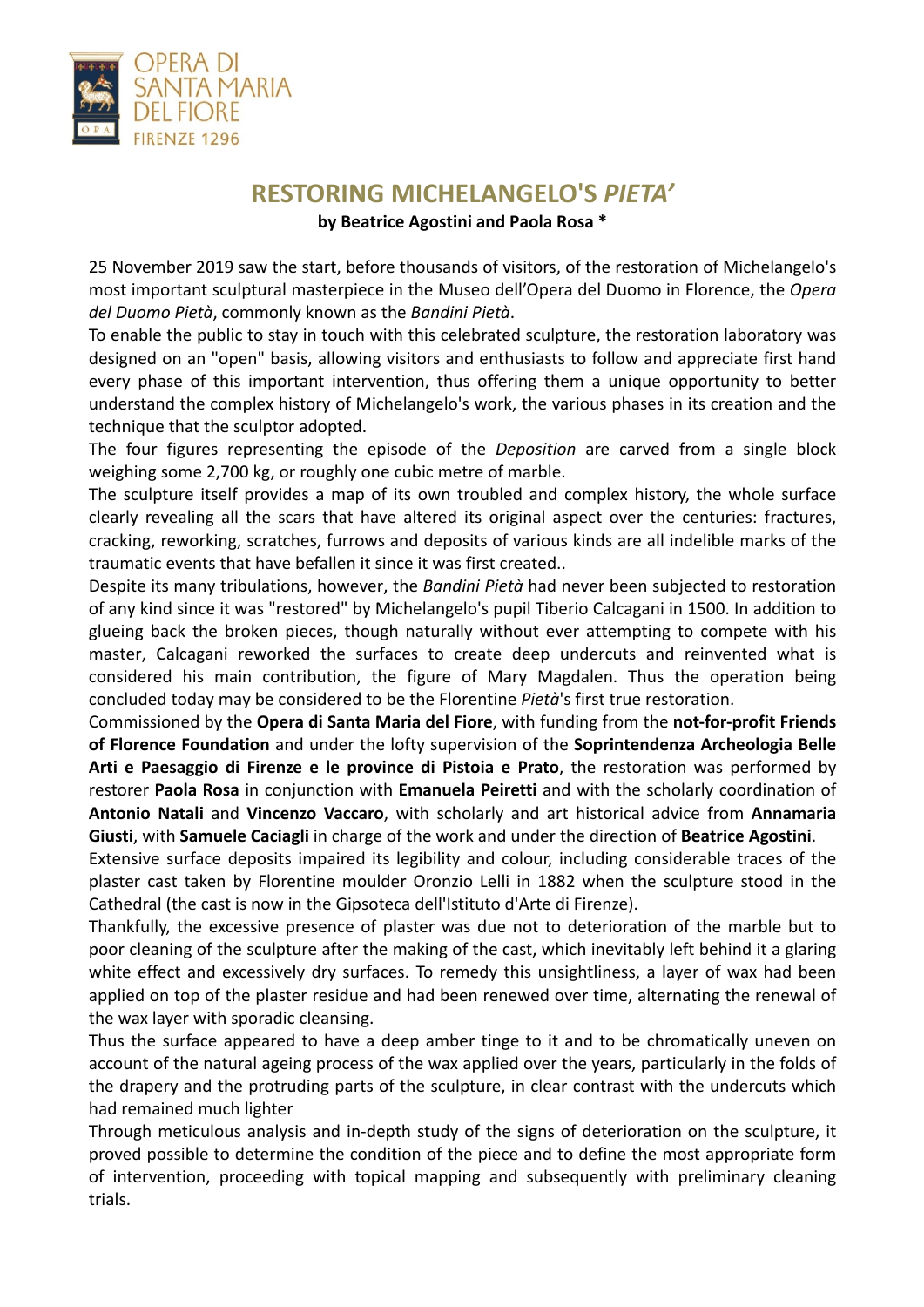In order to record the work's *de facto* condition and the various phases of the operation, detailed photographic documentation was prepared by the photographer Alena Fialovà, video material was shot by Giovanni De Stefano's company 3dSign, scans were taken by the architect Lorenzo Sanna using the laser scanner survey technique and a photogrammetric survey was conducted by Florence University's DIDA Architecture Department, in order to enable us to reconstruct every part of the sculpture group using high-precision 3D models and to examine, in particular, the joints where the fractured parts had been glued back on.

A sweeping diagnostic campaign to discover the state and nature of the deterioration allowed us to analyse the composition of the deposits on the surface. Our absolute need to gain in-depth knowledge of the work's condition left us with no option but to remove samples, which were then analysed in part in the laboratories of the Soprintendenza<sup>1</sup>, at Pisa University's DCCI<sup>2</sup> and in part by Adarte snc in its Florence University laboratories<sup>3</sup>, through the use of instrumentation specifically designed for chemical-physical and mineralogical-petrographical analysis. It became clear from the very first results that the diagnosis confirmed our visual perception of the work's condition, namely that the marble surface was covered in plaster, deteriorated wax and wax mixed with soot.

Following the reopening of the restoration lab after the stop enforced by the Covid-19 emergency, samples were taken for researching the quarry in which the marble had originate, with isotopic analysis, EPR spectrographic analysis and an analysis of the degree of granulometry being conducted by Florence University's Earth Sciences Department with the assistance of Ferrara University's Physics and Sciences Department and of the ISPC-CNR<sup>4</sup>.

The samples in question were taken from the fractures on the marble parts in an effort to characterise the marble of all the added and reassembled parts present in the sculpture so that we could work back to the origin of the block carved by the master. A full analysis was completed on six samples which were compared with material from the quarries of Colonnata, Miseglia, Torano and Seravezza. The result brought the samples together in a single homogeneous group that proved to be compatible with the characteristics of marble from the quarry at Seravezza in the province of Lucca. This result is of the utmost importance because it disproves what the literature on the subject had always maintained hitherto, namely that the marble block used for the *Pietà* came from Carrara, the quarry that Michelangelo traditionally used the most for his sculptures. There are endless hypotheses as to how Michelangelo got hold of this block of marble, given that no document concerning its purchase has ever been found. The quarries at Seravezza were extremely active in Etruscan and Roman times and were owned by the Medici in the 16th century, but they were no longer being extensively worked and indeed were fairly difficult to access by road. In 1516 Pope Leo X commissioned Michelangelo to design the sculptural decoration for the façade of the church of San Lorenzo in Florence, enjoining him to use marble from his estates and to build a road from the quarries down to the sea. However, we know that Michelangelo was unhappy with the quality of these blocks because they revealed sudden unforeseen veining and micro-fractures which it was extremely difficult to identify or to understand the direction they took inside the block. Thus what we have here is increasingly solid confirmation of the fact that the

<sup>&</sup>lt;sup>1</sup> Soprintendenza Archeologia, Belle Arti e Paesaggio per la città metropolitana di Firenze e le province di Pistoia e Prato

<sup>2</sup> Pisa University Chemistry and Industrial Chemistry Department

<sup>&</sup>lt;sup>3</sup> Laboratories of the Consorzio CSGI at the Chemistry Department, Earth Sciences Department laboratories

<sup>4</sup> Istituto di Scienze del Patrimonio Culturale

<sup>5</sup> Opificio delle Pietre Dure